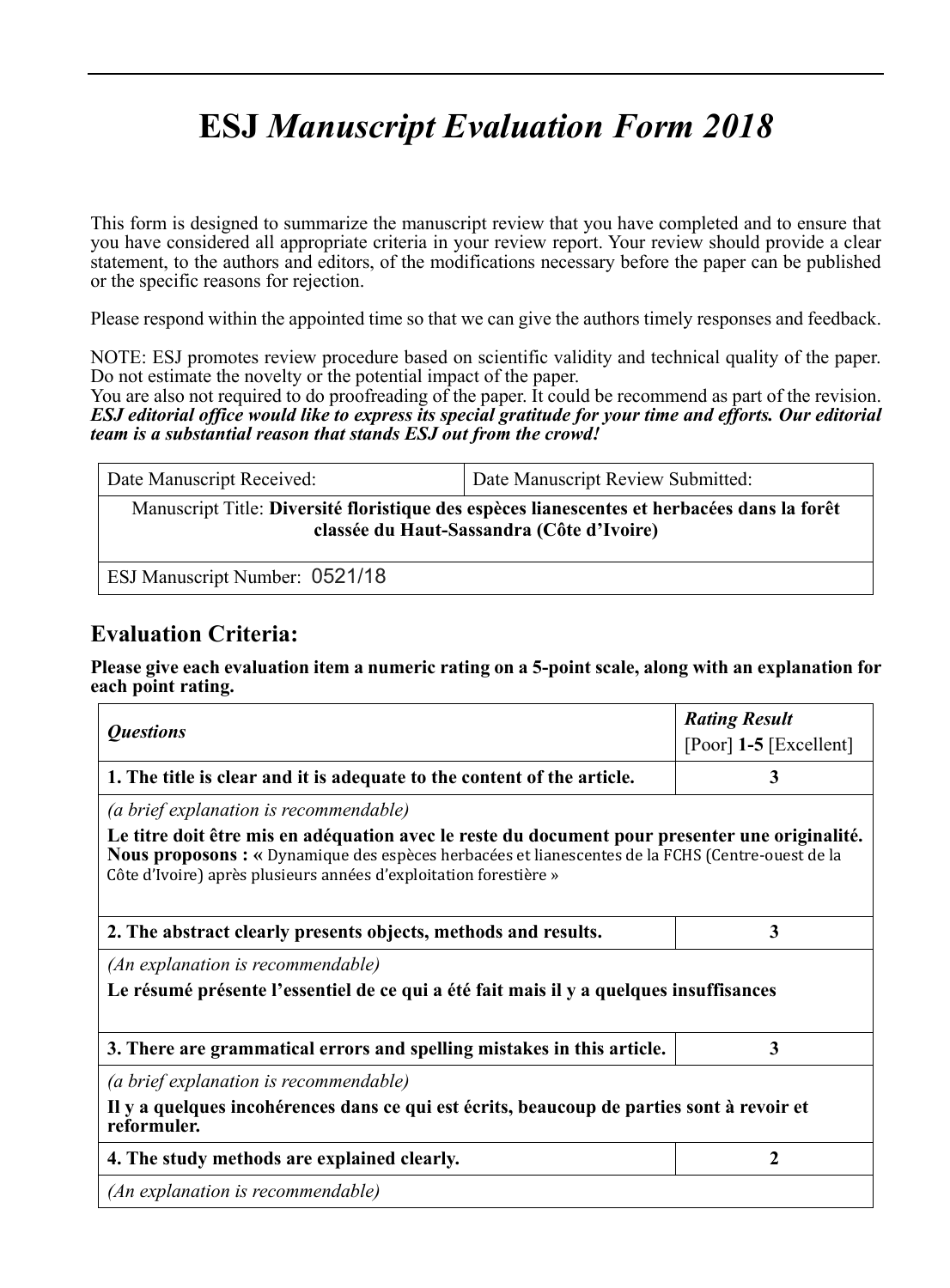| La méthodologie doit être revue selon les suggestions que nous avons faites dans le document.                                                |   |
|----------------------------------------------------------------------------------------------------------------------------------------------|---|
| 5. The body of the paper is clear and does not contain errors.                                                                               | 3 |
| (An explanation is recommendable)                                                                                                            |   |
| Hormis la discussion, les autres parties du document doivent être revues en tenant compte<br>des remarques que nous avons faites.            |   |
| 6. The conclusions or summary are accurate and supported by the<br>content.                                                                  | 3 |
| (An explanation is recommendable)                                                                                                            |   |
| La conclusion retrace les résultats obtenus, elle doit desormais tenir compte des nouvelles<br>remarques que nous avons faites dans le texte |   |
| 7. The references are comprehensive and according to the APA<br>citation style.                                                              |   |
| (All the sources in the list of references are cited in the content and vice<br>versa)                                                       | 4 |
| (a brief explanation is recommendable)                                                                                                       |   |
| A ce niveau, nous n'avons pas trouvé d'incohérence.                                                                                          |   |

#### **Overall Recommendation** (mark an X with your recommendation):

| Accepted, no revision needed               |  |
|--------------------------------------------|--|
| Accepted, minor revisions needed           |  |
| Return for major revision and resubmission |  |
| Reject                                     |  |

## **Comments and Suggestions to the Author(s):**

Je pense que l'originalité du document est revoir, les auteurs doivent modifier le titre et l'adapter aux réalités actuelles. Beaucoup d'incohérences se retrouvent dans le corps du texte surtout dans les résultats. Nous avons apporté beaucoup d'amendement au document, les auteurs doivent en tenir compte dans la version à resoumettre.

#### **Comments and Suggestions to the Editors Only:**

Chers éditeurs, je pense que le document manque d'originalité sous cette forme, il traite

des choses standards néanmoins si le titre que nous avons proposé est accepté par les

auteurs, nous pensons que le document serait très intéressant car traitera des problèmes

actuels régénération forestière.